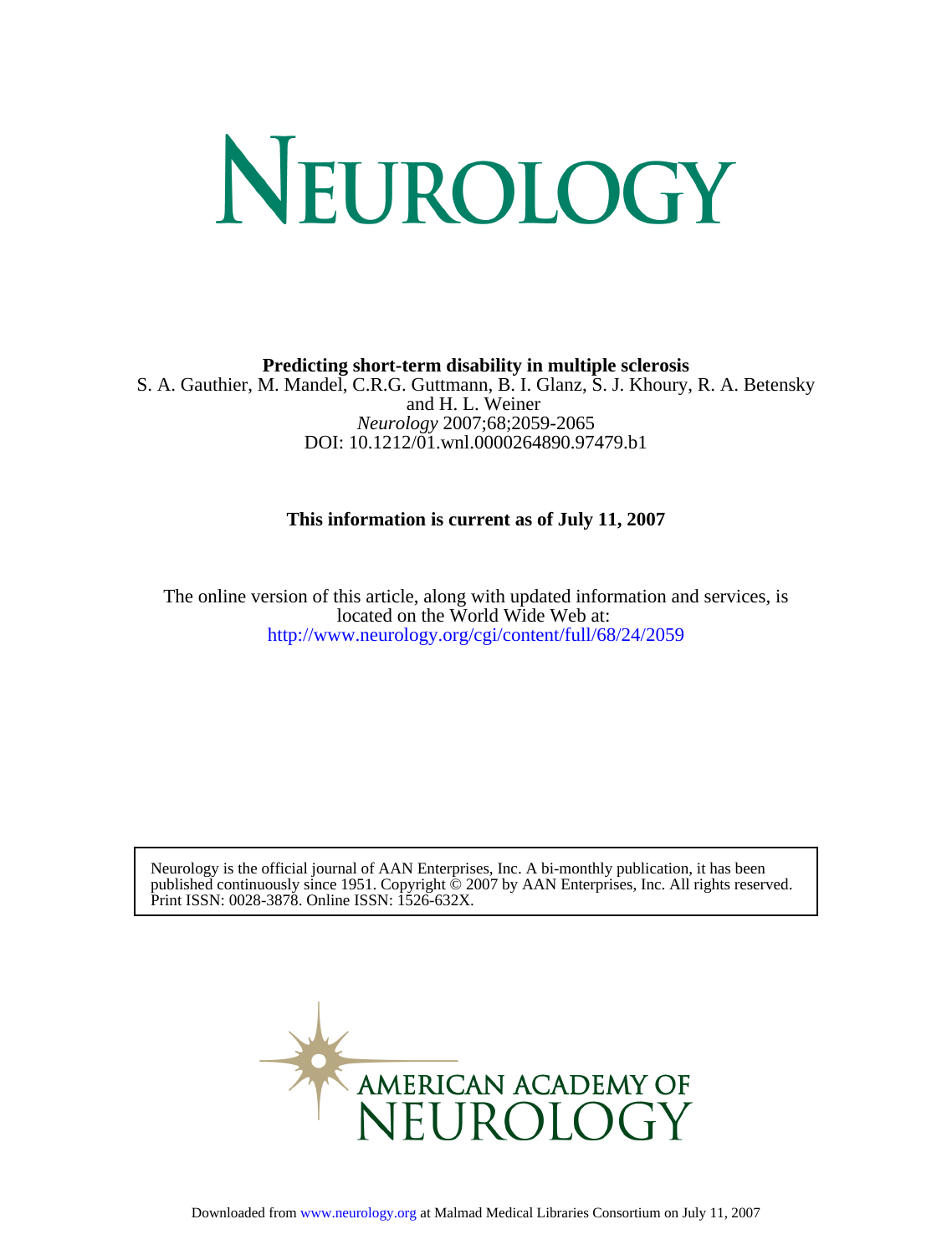# Predicting short-term disability in multiple sclerosis

S.A. Gauthier, DO, MPH M. Mandel, PhD C.R.G. Guttmann, MD B.I. Glanz, PhD S.J. Khoury, MD R.A. Betensky, PhD H.L. Weiner, MD

Address correspondence and reprint requests to Dr. H.L. Weiner, Partners Multiple Sclerosis Center, Brigham and Women's Hospital, 1 Brookline Place, Suite 225, Brookline, MA 02445 hweiner@rics.bwh.harvard.edu **ABSTRACT Objective:** To develop covariate specific short-term disability curves to demonstrate the probability of progressing by Expanded Disability Status Scale (EDSS) at semiannual visits. **Methods:** Semiannual EDSS scores were prospectively collected in 218 relapsing-remitting (RR) and clinically isolated syndrome (CIS) patients as part of the Comprehensive Longitudinal Investigation of Multiple Sclerosis at the Brigham and Women's Hospital (CLIMB) study. Baseline brain parenchymal fraction (BPF) and T2 lesion volume were available on 205 patients. A partial proportional odds model determined the influence of covariates on the change in EDSS score at subsequent visits. A discrete second order Markov transitional model was fit and generated a probability matrix for each subject; the 6-month probabilities of EDSS change were graphically represented. **Results:** The univariate analysis demonstrated the lowest baseline BPF quartile (OR  $1.99$ ;  $p = 0.0203$ ) and the highest T2 lesion volume quartile (OR 2.19;  $p = 0.0130$ ) were associated with progression in EDSS. Covariate specific disability curves demonstrated the effect of BPF and T2 lesion volume on short-term progression. In subjects with a 6-month EDSS of 2, the probability of a sustained progression of an EDSS of 3 within 3 years was 0.277 for a subject with low BPF and a high T2 lesion volume vs 0.055 for a subject with high BPF and a low T2 lesion volume. **Conclusions:** Markov transitional models allow for the comparison of covariate specific short-term disability changes among groups of patients with multiple sclerosis. **NEUROLOGY 2007;68:2059–2065**

Clinical predictors of short-term progression in multiple sclerosis (MS) are similar to those influencing long-term disability.1-6 However, the standard statistical methods of survival analysis used to create these predictive models fail to incorporate the ongoing fluctuating nature of the disease. In survival methods, patients who have not reached the target Expanded Disability Status Scale (EDSS)7 before the end of the study are censored, thus any disease progression which may have occurred is not considered in the analysis and clinical information is lost. Markov transitional models incorporate the fluctuating nature of chronic diseases through the analysis of discrete states of progression and make use of all clinical information. To further develop our understanding of short-term disability changes in MS, we have applied our longitudinal data to a Markov transitional model.

In our model, the subject's previous disability history is used to predict subsequent shortterm disability as measured by EDSS. Once the model is fit, the probability of progression over time is calculated and drawn based upon specific clinical and MRI covariates.

From Partners Multiple Sclerosis Center (S.A.G., B.I.G., S.J.K., H.L.W.) and Center of Neurological Imaging (C.R.G.G.), Brigham and Women's Hospital, Harvard Medical School; and Department of Biostatistics (M.M., R.A.B.), Harvard School of Public Health, Boston, MA. Supported by the Nancy Davis Foundation.

*Disclosure:* The authors report no conflicts of interest.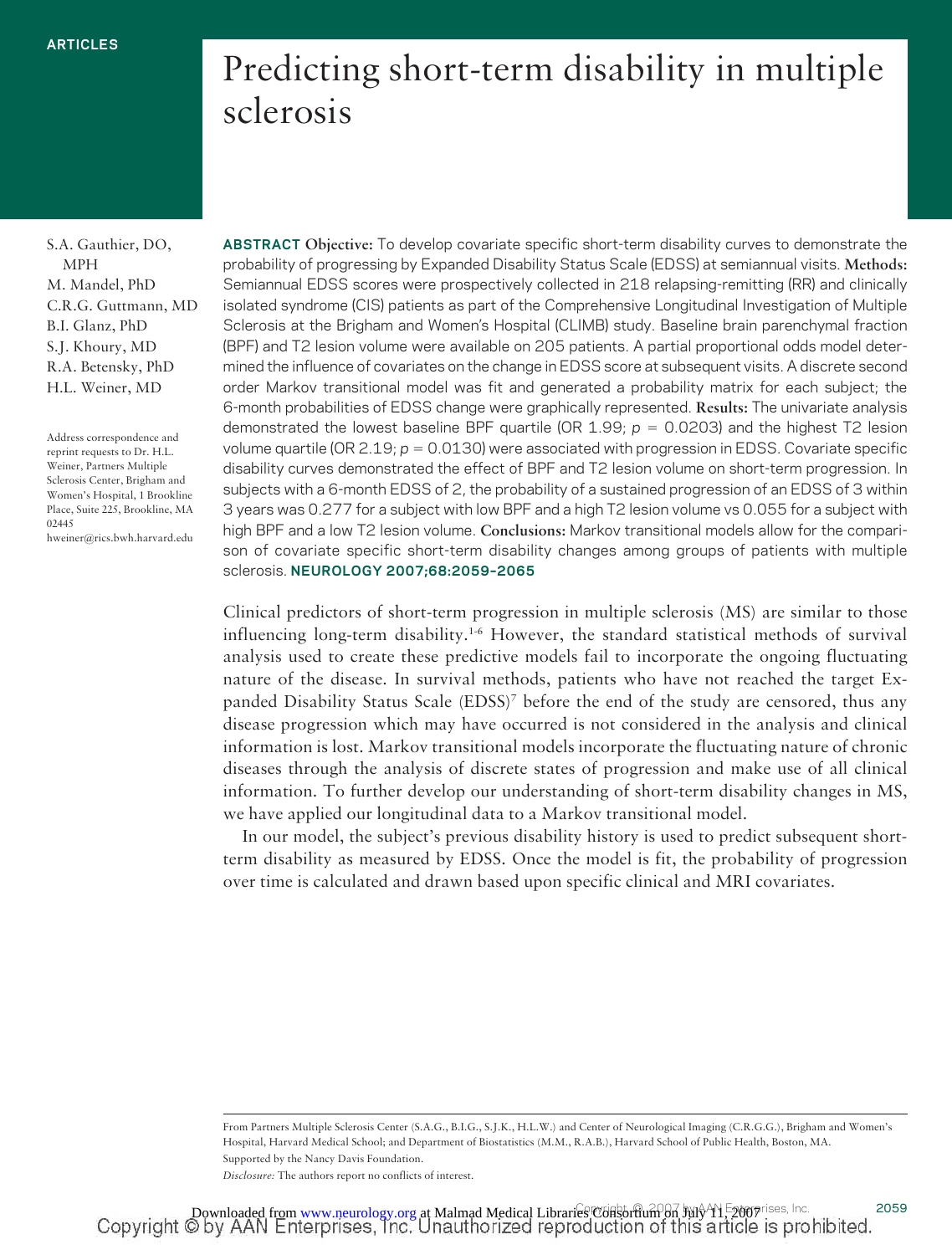**METHODS Clinical resources.** Data were collected from February 2000 to April 2005 as part of the Comprehensive Longitudinal Investigation of Multiple Sclerosis at the Brigham and Women's Hospital (CLIMB) study at the Partners Multiple Sclerosis Center in Boston, MA. CLIMB is an ongoing longitudinal cohort study that aims to understand the natural history of MS in the current era of Food and Drug Administration– approved disease-modifying therapies.<sup>8</sup> Subjects aged  $\geq 18$ years with a clinically isolated syndrome (CIS) or the diagnosis of relapsing-remitting (RR) MS may be enrolled within the CLIMB study and are monitored with annual neurologic examinations, MRI, immunologic, genetic, neuropsychological, and quality of life studies. Informed consent was obtained according to Institutional Review Board guidelines. A computerized database is used to store data on subjects enrolled in CLIMB; data collected include age, gender, date of onset of neurologic symptoms, date of diagnosis of clinically definite MS, medication history, relapse data, MRI data, and semi-annual EDSS examinations. A relapse in the CLIMB study is defined as a new or worsening neurologic symptom lasting for at least 24 hours in duration and is documented retrospectively at each 6-month visit.

**MRI examinations and analysis.** Subjects underwent MRI examination on a 1.5-T scanner (Signa, General Electric Medical Systems, Milwaukee, WI) and imaging sequences included dual echo (proton density [PD] and T2-weighted) axial images. The dual echo images were acquired using two interleaved (echo time, 30 and 80 msec), long repetition time (TR, 3,000 msec) sequences to generate 54 contiguous 3-mm-thick slices covering the whole brain from the foramen magnum to the superior convexity (in-plane resolution:  $0.9375 \times 0.9375$  mm,  $256 \times 256$  image matrix). Our MS Imaging laboratory has previously developed and validated a two-channel segmentation algorithm for the fully automated segmentation of white matter (WM), gray matter (GM), CSF, and white matter signal abnormalities/lesions (WMSA). Template-driven segmentation  $(TDS+)$  combines a statistical signal-intensity based classification algorithm with an anatomic context provided by a digital atlas of the brain. It produces segmentations with very high reproducibility and accuracy of WMSA segmentation.<sup>9-11</sup> Volumes for WM, GM, CSF, and WMSA and consequently normalized whole brain volume can be derived from this series. Reproducibility and accuracy of this pipeline has already been established by our previous work.<sup>9</sup> TDS+ is a fully automated image segmentation procedure<sup>9</sup> that can yield T2 burden of disease (lesion volume in ml), brain volume, and brain parenchymal fraction (BPF). BPF is defined as the ratio of brain parenchymal tissue volume (sum of T2 lesions, normal appearing white matter, and gray matter) to the intracranial cavity volume. MRI examinations were completed within 4 weeks of EDSS assessment.

**Statistical analysis.** Markov transitional models can be applied to regress the transitions of subjects from one state (level of EDSS) to another in subsequent visits on selected covariates.12-14 Therefore, we analyzed our longitudinal clinical data collected through the CLIMB study to a second-order Markov model and determined the probability of short-term progression given an individual subject's covariates, current EDSS, and EDSS measured 6 months prior. Specifically, given the EDSS history of a patient and his or her covariates, we specified a partial proportional odds model to the probabilities of different possible values of the EDSS in the next visit (6 months). The model depends only on the two most recent EDSS values (current and previous 6-month EDSS), hence this is a Markov Model of order two. Markov model of the order one (dependent on only current EDSS) was initially attempted, but was rejected by a statistical goodness-of-fit test. The partial proportional odds model specifies the transition probabilities between EDSS values in consecutive visits and is an extension of the logistic model to ordinal response. Similar to logistic regression analysis, coefficients of covariates are interpreted as ORs. Model estimation was performed by solving generalized estimating equations after manipulation of the data using SAS proc genmod.<sup>15</sup>

Time to progression was defined as the time to sustained (two semi-annual visits) EDSS of 3, which signifies the start of moderate disability. Estimates of the probability of progression over time were calculated as follows. For each subject, the model results were translated to 6 months transition probabilities (between EDSS values). Subject specific probabilities were arranged in a transition matrix and by using simple matrix manipulations and multiplications, produced the probability curves of time to progression. Pointwise CIs were constructed using asymptotic normal theory and a resampling procedure. The curves were created up to 10 visits (5 years). A detailed description of the statistical methodology is currently in press.<sup>16</sup>

Due to the low range of EDSS scores in the cohort, three EDSS levels were created. The EDSS levels were defined as 1 (0 to 1.5), 2 (2 to 2.5), or 3 ( $\geq$ 3). Zero to 1.5 was considered one step due to the high rate of inter-/intrarater variability at this low range of the EDSS. In addition, due to the minimal disability of the cohort, an EDSS of 3 and higher were considered one state. Clinical and MRI measurements were analyzed as categorical covariates divided by quartiles with the exception of disease duration, in which the divisions were created to equally disperse the number of three sequential visits. The following baseline covariates obtained at the time of enrollment into CLIMB were included in the multivariate analysis: sex, age, disease duration from initial symptom, BPF, and T2 lesion vol-

| Table 1                                                  | Subject demographic and disease<br>characteristics |                                             |  |  |
|----------------------------------------------------------|----------------------------------------------------|---------------------------------------------|--|--|
| Characteristics                                          |                                                    | Values                                      |  |  |
| Patients, n (%)                                          |                                                    | 205                                         |  |  |
| Female                                                   |                                                    | 159 (77.6)                                  |  |  |
| Male                                                     |                                                    | 46 (22.4)                                   |  |  |
| Age, y, mean $\pm$ SD (range)                            |                                                    | $38.79 \pm 9.3$<br>$(19-62)$                |  |  |
| Diagnosis, n (%)                                         |                                                    |                                             |  |  |
| <b>CIS</b>                                               |                                                    | 19(9.3)                                     |  |  |
| <b>RR</b>                                                |                                                    | 186 (90.7)                                  |  |  |
| Disease duration from onset,<br>y, mean $\pm$ SD (range) |                                                    | $4.90 \pm 5.8$<br>$(0 - 29.0)$              |  |  |
| EDSS, mean $\pm$ SD (range)                              |                                                    | $1.41 \pm 1.18$<br>$(0 - 6.5)$              |  |  |
| BPF, mean $\pm$ SD (range)                               |                                                    | $0.8829 \pm 0.03750$<br>$(0.7542 - 0.9577)$ |  |  |
| T2 lesion volume, mL,<br>mean $\pm$ SD (range)           |                                                    | $4.394 \pm 4.495$<br>$(0.78 - 34.57)$       |  |  |
| Disease-modifying<br>therapy, n (%)                      |                                                    | 175 (85.4)                                  |  |  |

 $CIS =$  clinically isolated syndrome;  $RR =$  relapsing remitting; EDSS = Expanded Disability Status Scale; BPF = brain parenchymal fraction.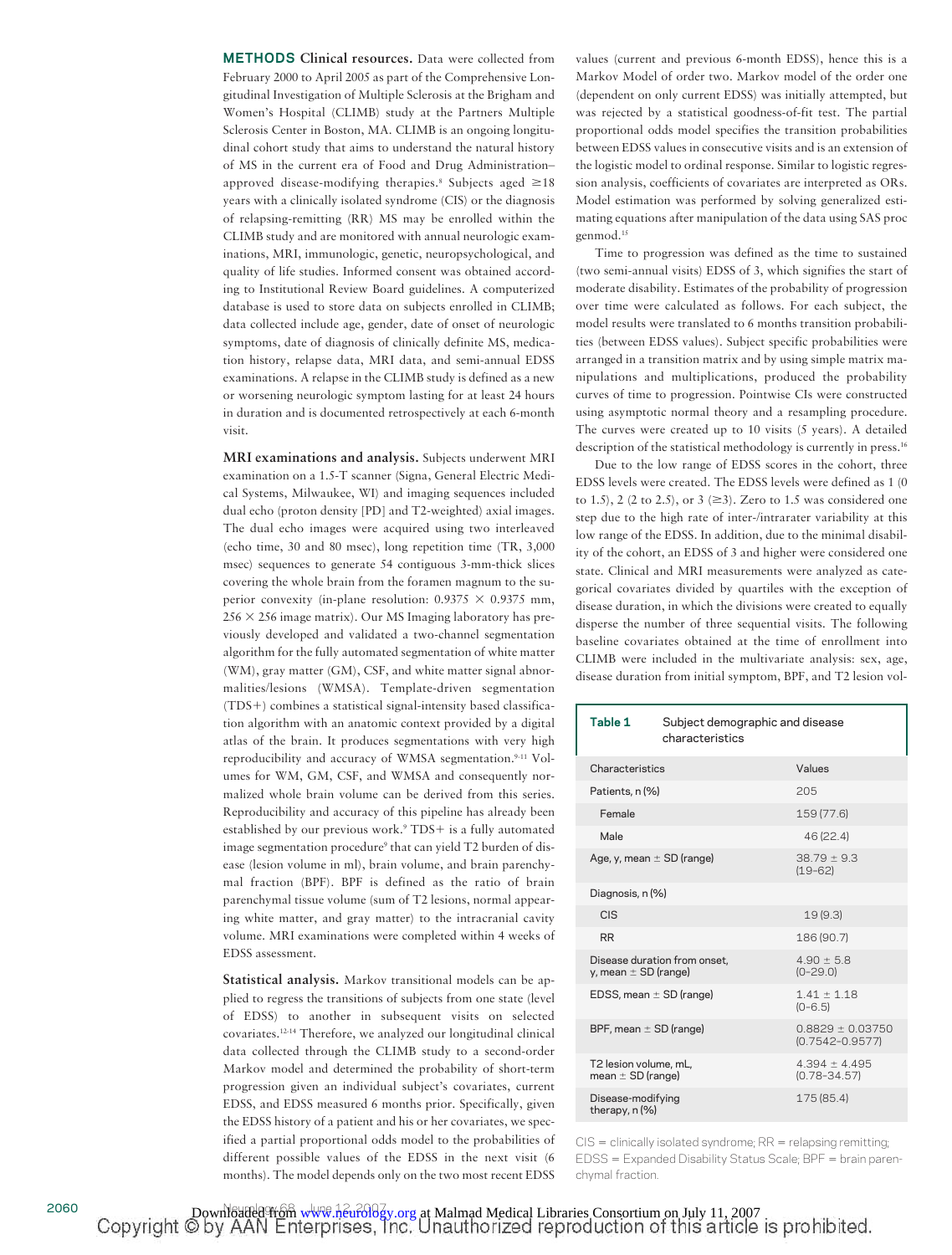| Table 2                         | Description of sequential Expanded<br>Disability Status Scale (EDSS) levels<br>collected from the cohort |                |               |      |               |      |
|---------------------------------|----------------------------------------------------------------------------------------------------------|----------------|---------------|------|---------------|------|
| Third visit<br>EDSS level;      | Number                                                                                                   |                | Proportion, % |      |               |      |
| first two<br><b>EDSS</b> levels | 1                                                                                                        | $\mathcal{P}$  | 3             | 1    | $\mathcal{P}$ | 3    |
| 1,1                             | 363                                                                                                      | 33             | $\mathcal{P}$ | 91.2 | 8.3           | 0.5  |
| 2,1                             | 45                                                                                                       | 16             | $\mathcal{P}$ | 714  | 25.4          | 3.2  |
| 3,1                             | 3                                                                                                        | $\overline{c}$ | $\mathbf{1}$  | 50.0 | 33.3          | 16.7 |
| 1,2                             | 29                                                                                                       | 18             | 3             | 58.0 | 36.0          | 6.0  |
| 2,2                             | 20                                                                                                       | 63             | 11            | 21.3 | 67.0          | 117  |
| 3,2                             | $\mathcal{P}$                                                                                            | 11             | 10            | 8.7  | 47.8          | 43.5 |
| 1,3                             | $\overline{c}$                                                                                           | 3              | 5             | 20 Q | 30.0          | 50.0 |
| 2,3                             | $\mathbf{1}$                                                                                             | 8              | 9             | 5.6  | 444           | 50.0 |
| 3,3                             | $\mathbf{1}$                                                                                             | 12             | 50            | 16   | 19.0          | 79.4 |

The first and second 6-month EDSS levels of a set of three consecutive visits created the EDSS profile, which together with the third visit EDSS were applied to the second order Markov model to calculate the transition probabilities. The EDSS levels observed at the third of three sequential visits arranged by EDSS profile are represented as an absolute number and a proportion.

ume. Age and disease duration were the only covariates considered as time dependent. The MRI covariates used in the model were the baseline values (fixed in time) since their pattern of future change is not predictable.

**RESULTS** A total of 218 RR and CIS patients were enrolled in CLIMB study between April 2000 and April 2005 and had 725 sets of three sequential vis-



its; 205 of these patients had available covariate data for the multivariate analysis and 669 sets of three sequential visits. Baseline demographic and disease characteristics of the 205 subjects upon enrollment are presented in table 1. The first and second 6-month EDSS levels of a set of three consecutive visits created the EDSS profile, which together with the third visit EDSS were applied to the second order Markov model to calculate the transition probabilities. The EDSS levels observed at the third of three sequential visits arranged by EDSS profile are shown in table 2. This table demonstrates that patients with an EDSS profile (1,1) have a small probability to progress to an EDSS of 3 and people with an EDSS profile of (3,3) have a small probability to improve to an EDSS of 1, however these probabilities still exist. If the one-order Markov model were appropriate for these data then the proportions of third visit EDSS levels would be equal among those patients with the same second visit EDSS levels. Table 2 clearly reveals that the one order model would fail. Due to the low occurrences of some EDSS profiles, combinations of selected profiles were used in the model. The EDSS profiles  $(1,3)$  and  $(2,3)$  were combined, and similarly,  $(2,1)$ and (3,1) were combined; this grouping was based upon having improvement or worsening over a 6-month period. Thus, there were a total of seven EDSS profiles used for the analysis.

The crude probability for subsequent EDSS progression at 6-month intervals was calculated from a transition matrix similar to that shown in table 2 after combining the EDSS profiles and is represented by probability curves (figure 1). The probability curves shown in figure 1 demonstrate a comparison of two patients with different 6-month EDSS levels and their individual probability to reach a sustained EDSS of 3 (note that the scale of the Y axis differs). A patient with a sustained EDSS of 1 over the past 6 months has the probability of 0.046 of a sustained EDSS of 3 at 3 years as compared to 0.382 for a patient with a current EDSS of 2 and an EDSS of 3 6 months prior.

Controlling for EDSS over the past 6 months, the ORs for a change in subsequent 6-month EDSS based on specific covariates were calculated using the partial proportional odds model and are given in table 3. The univariate analysis demonstrated a significant association within specific MRI quartiles. The lowest BPF quartile (OR 1.99;  $p = 0.0203$ ) compared to the highest quartile and the highest T2 lesion volume quartile  $(OR\ 2.19; p = 0.0130)$ compared to the lowest quartile were associated with subsequent progression in EDSS. These quartile associations were not significant in the multivar-

Upper panel: Patient with an EDSS of 1 at time 0 and an EDSS of  $1$  at  $-0.5$  years. Lower panel: Patient with an EDSS of 2 at time 0 and an EDSS of  $3$  at  $-0.5$  years.  $PRb = probability$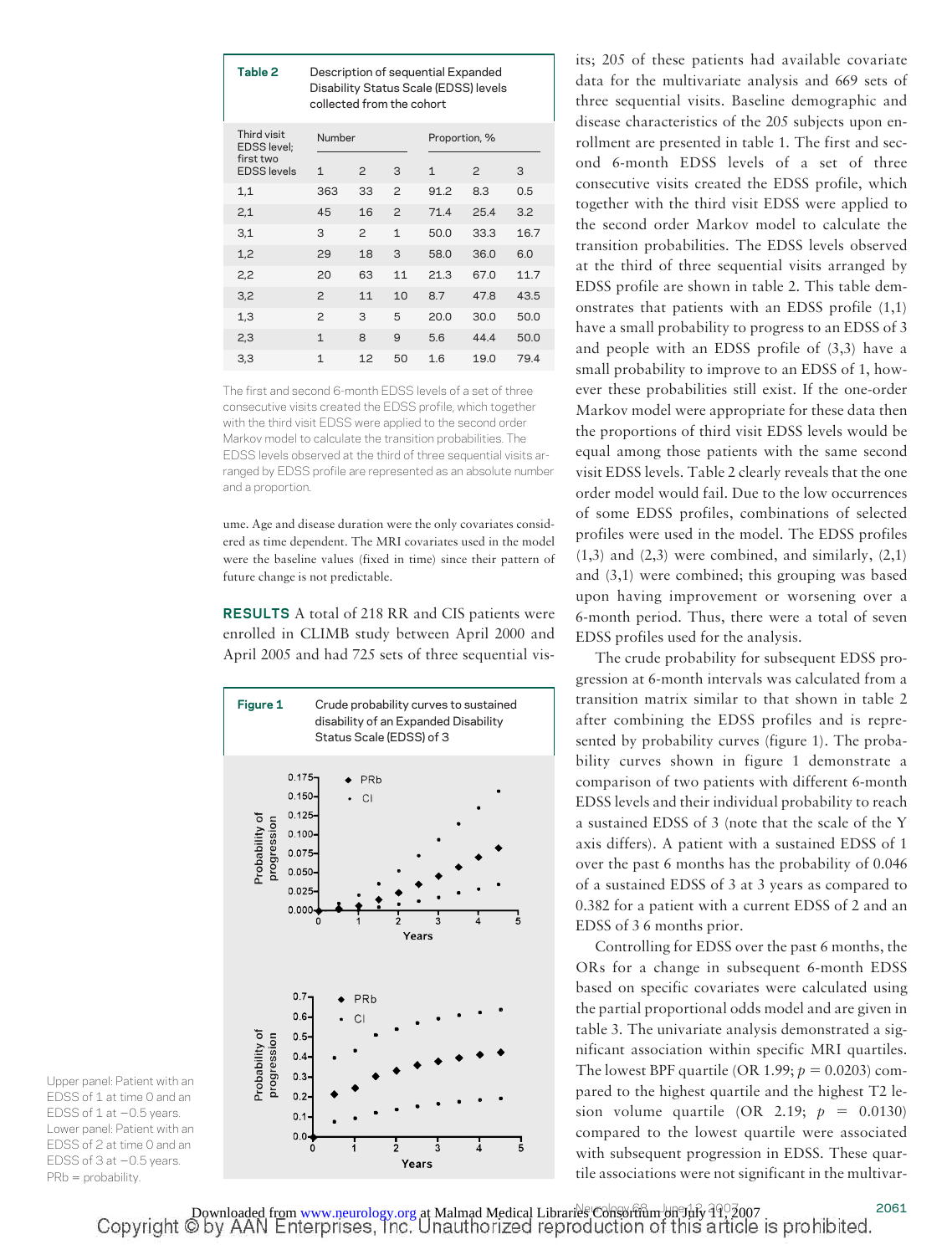| Table 3               | Results of the partial proportional odds model |           |               |              |              |  |  |  |
|-----------------------|------------------------------------------------|-----------|---------------|--------------|--------------|--|--|--|
| Covariate             |                                                | <b>OR</b> | <b>CI</b>     | p (Quartile) | p (Category) |  |  |  |
| Univariate analysis   |                                                |           |               |              |              |  |  |  |
| Sex                   |                                                |           |               |              |              |  |  |  |
| Female                |                                                | 0.67      | $0.41 - 1.11$ |              | 0.1201       |  |  |  |
| Male (reference)      |                                                |           |               |              |              |  |  |  |
| Age, y                |                                                |           |               |              | 0.4261       |  |  |  |
| $\leq$ 32 (reference) |                                                |           |               |              |              |  |  |  |
| $33 - 38$             |                                                | 0.89      | $0.46 - 1.73$ | 0.7373       |              |  |  |  |
| $39 - 46$             |                                                | 0.85      | $0.45 - 1.59$ | 0.6062       |              |  |  |  |
| $\geq 47$             |                                                | 1.27      | $0.68 - 2.35$ | 0.4489       |              |  |  |  |
| Disease duration, y   |                                                |           |               |              | 0.2161       |  |  |  |
| $\leq$ 3 (reference)  |                                                |           |               |              |              |  |  |  |
| $3.5 - 6$             |                                                | 1.56      | $0.88 - 2.76$ | 0.1260       |              |  |  |  |
| $6.5 - 10$            |                                                | 1.80      | 0.996-3.26    | 0.0516       |              |  |  |  |
| $\geq$ 10.5           |                                                | 1.76      | $0.93 - 3.32$ | 0.0825       |              |  |  |  |
| <b>BPF</b>            |                                                |           |               |              | 0.0917       |  |  |  |
| $\leq 0.8598$         |                                                | 1.99      | $1.11 - 3.55$ | 0.0203       |              |  |  |  |
| 0.8599-0.8837         |                                                | 1.23      | $0.64 - 2.36$ | 0.5320       |              |  |  |  |
| 0.8838-0.9117         |                                                | 1.09      | $0.57 - 2.07$ | 0.7931       |              |  |  |  |
|                       | $\geq$ 0.9118 (reference)                      |           |               |              |              |  |  |  |
| T2 lesion volume, mL  |                                                |           |               |              | 0.0565       |  |  |  |
|                       | $\leq$ 1.81 (reference)                        |           |               |              |              |  |  |  |
| 1.82-2.95             |                                                | 1.27      | $0.64 - 2.49$ | 0.4926       |              |  |  |  |
| $2.96 - 5.08$         |                                                | 1.45      | $0.75 - 2.80$ | 0.2757       |              |  |  |  |
| $\geq 5.08$           |                                                | 2.19      | 1.18-4.06     | 0.0130       |              |  |  |  |
|                       | Current EDSS profile <sup>+</sup>              |           |               |              | < 0.0001     |  |  |  |
| Multivariate analysis |                                                |           |               |              |              |  |  |  |
| Covariate             |                                                |           |               |              |              |  |  |  |
| Sex                   |                                                |           |               |              | 0.3568       |  |  |  |
| Age                   |                                                |           |               |              | 0.5879       |  |  |  |
|                       | Disease duration                               |           |               |              | 0.4703       |  |  |  |
| <b>BPF</b>            |                                                |           |               |              | 0.5805       |  |  |  |
| T2 lesion volume      |                                                |           |               |              | 0.5545       |  |  |  |
|                       | <b>Current EDSS profile</b>                    |           |               |              | < 0.0001     |  |  |  |

\*Division not by quartiles.

†Current Expanded Disability Status Scale (EDSS) and EDSS 6 months prior.

BPF = brain parenchymal fraction.

iate analysis. The strongest association with subsequent progression in both the univariate and multivariate analysis was EDSS over the past 6 months. The coefficients for all of the specific EDSS profiles provide minimal information and therefore are not listed in table 3. The multivariate estimates calculated from the proportional odds model were incorporated into the transitional matrix to calculate covariate specific probabilities. These covariate specific probabilities are represented graphically in figure 2 wherein three different patient profiles were created to represent the influence of various clinical and MRI characteristics on subsequent progression. A patient with profile 1 (an average person) has a 0.139 probability of progressing to a sustained EDSS of 3 within 3 years, whereas profile 2 (high atrophy, high lesion burden) patients will have a probability of 0.277 and 3 (low atrophy, low lesion burden) patients will have a 0.055 probability of progressing.

**DISCUSSION** A Markov transitional model was considered for our MS clinical data due to the discrete nature of progression through the various EDSS levels. The Markov model incorporates the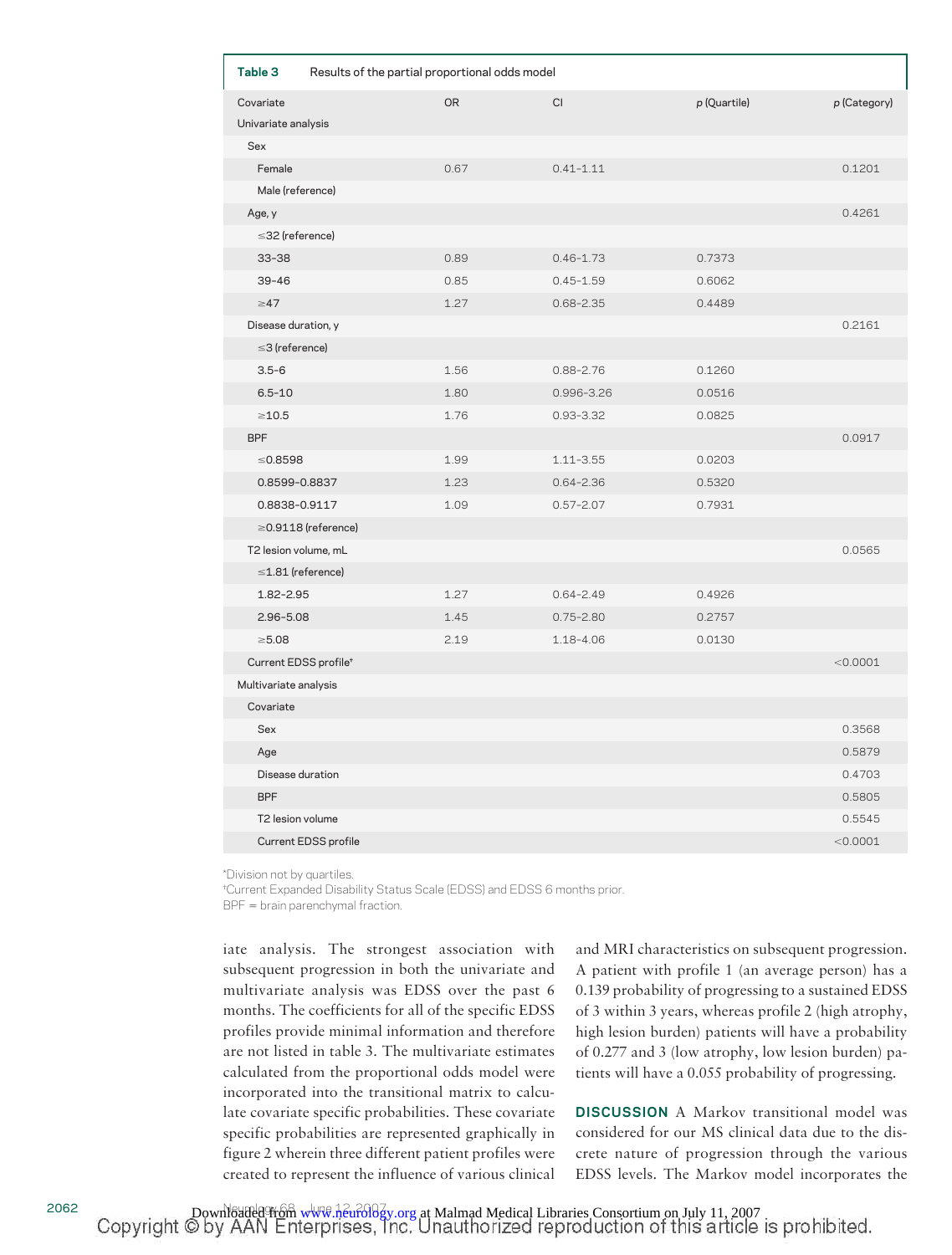All patients with a sustained EDSS of 2 over past 6 months. Profile 1: MRI and clinical values based on means: female, 39 years of age, disease duration of 5 years, brain parenchymal fraction (BPF): 0.882, T2 LV: 4.4 mL. Profile 2: BPF lowest quartile and LV in highest quartile: female, 39 years of age, disease duration of 5 years, BPF: 0.8525, T2 LV: 10.83 mL. Profile 3: BPF highest quartile and LV in lowest quartile: female, 39 years of age, disease duration of 5 years, BPF: 0.9209, T2 LV: 1.03 mL.



ongoing fluctuating nature of the disease to calculate the probability of subsequent disability; therefore we were able to gain clinical information that would have been lost from censored patients in a traditional survival analysis. For example, in a survival analysis, when estimating the time to an EDSS of 6, patients without disability (EDSS of 0) at the end of the study are treated equally to patients with severe disability (EDSS of 5). Another important feature of the Markov model is that it can be used to estimate various outcome measures such as sustained or non-sustained one-point increase in EDSS and as longitudinal data are collected, traditional outcomes such as an EDSS of 6 or higher may be used. Others have also considered the application of a Markov model to MS data. Markov transitional models were previously applied to experimental allergic encephalomyelitis to determine the probability of transitioning from a relapse to a remission and provided measures for the mean time occupied in each state, mean time to first relapse/remission, and steady-state probabilities.<sup>12</sup> In addition, a continuous Markov model was applied to clinical MS data to describe the movement between a relapsing state into a progressive disease state.17 Further work expanding upon this allowed for a time estimate of the transitions as a function of multiple clinical variables using a survival model.<sup>18</sup> However, this approach requires continuous information in regard to the clinical outcome of each subject and it is best suited to progressive processes. A discrete Markov model was chosen for this analysis since EDSS data are collected at discrete time intervals within the CLIMB study as well as in the clinical practice of MS. Furthermore, a discrete Markov model incorporates clinical improvement as well as progression to calculate the probability of future disability, as opposed to a continuous model, which assumes only a forward movement through the disease states.

The use of longitudinal disability curves is helpful to visualize the probability of progression in MS and has been traditionally represented as Kaplan Meier survival curves. A recently published study presented an approach to MS disability curves<sup>19</sup> based upon percentiles of EDSS scores at specific disease durations. Interestingly, patients with MS were compared through the use of percentiles and the average expected pattern of patients falling within specific percentiles could be ascertained. Although this methodology can provide information regarding where a patient with MS may fall within a distribution, it does not represent a mechanism to incorporate covariates that may potentially influence future progression. Our methodology allows for a comparison of patients but with the ability to incorporate both clinical and MRI data to create covariate specific probability curves. The interpretation of our results should be similar to a survival analysis in that the covariate specific probabilities represent the average behavior of a patient within a specific profile. The curves in figures 1 and 2 demonstrate the usefulness of this method wherein the probabilities derived from the matrix can create survival-type disability curves that provide a method to compare patients. The associations found within the univariate analysis between specific MRI quartiles and subsequent EDSS progression were apparent among the three different covariate specific curves in figure 2. In patients with a 6-month sustained EDSS of 2, the probability of a sustained progression to an EDSS of 3 in patients within the lowest BPF quartile and highest T2 lesion volume quartile was five times that of a patient within the highest BPF and lowest T2 lesion volume quartiles and two times that of a patient at the mean. Dividing the covariates into quartiles was used as an aid to interpret the model results; quartiles were used since there are no clear cutoffs in the literature.

Brain atrophy has emerged as a potential marker of tissue destruction in MS with a cross-sectional correlation with disability which is stronger than that of T2 lesion load/volume.20-22 There is evidence that brain atrophy begins early within the disease; however, its relationship with T2 lesion burden is still unclear.23 In an 8-year longitudinal study, the change in brain atrophy over the initial 2 years was independently associated with long-term disability at 8 years.24 Patients within the largest quartile of change had nearly a four times higher rate of progression to an EDSS  $\geq 6$  at 8 years compared to those in the lowest quartile, indicating that the rate of atrophy may have a strong influence on longterm disability. Although the cross-sectional corre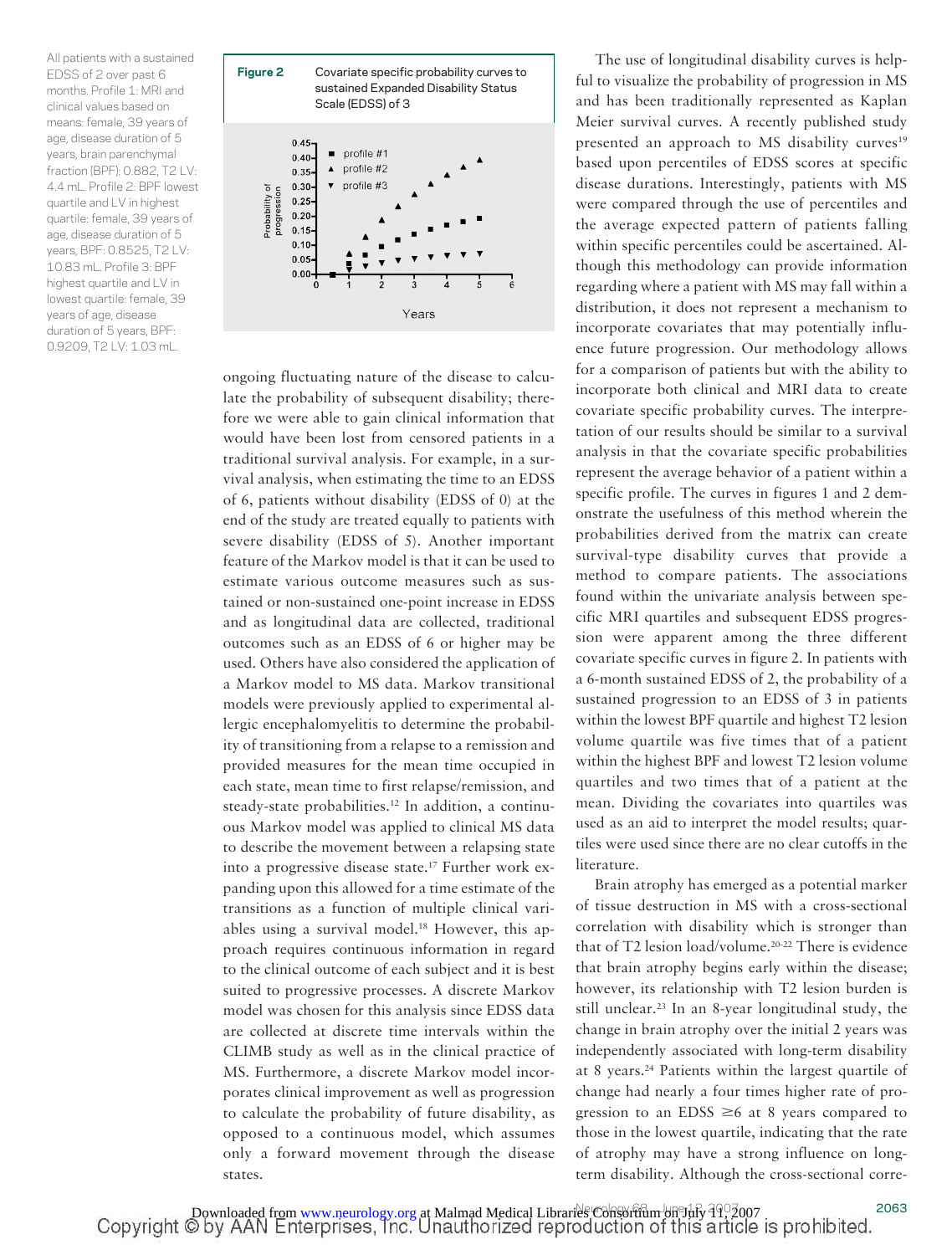lation of T2 lesion load and disability has been disappointing, the long-term potential of early T2 lesion burden was found to be significantly associated with long-term disability.<sup>25</sup> Thus, the incorporation of longitudinal MRI data including the rate of atrophy and T2 lesion accumulation may strengthen the predictive potential of MRI in this model. We will be able to formally test this hypothesis as more data are collected in the CLIMB study. Most importantly, a patient's clinical history as represented by EDSS over the past 6 months compared to the MRI or demographic features remained as the most significant factor for future progression.

Relapse data are collected retrospectively in our study as in most observational studies without an accurate documentation of specific EDSS changes as compared to clinical trials in which patients are evaluated at the time of a relapse. Due to these limitations, the second order model was developed in attempt to minimize the effect of relapses, since a single EDSS measurement may represent a relapse. As the CLIMB study continues, this model can be expanded to the third order, which depends upon the current EDSS and last two semi-annual EDSS, to further minimize the effect of relapses and offering another advantage to this methodology when analyzing data from observational studies. Since the effect of relapses on long-term disability remains unclear and their effect may be dependent upon the stage of the disease, $1,26,27$  we will continue to collect this data and add it to the model as another covariate. At the time of this analysis, the relapse data from the CLIMB study were incomplete.

In addition, based upon this work, we have the opportunity to assess various treatment regimens. The majority of the patients included in the analysis were treated with one of the currently available injectable treatments; therefore, it was assumed that all patients were maximally treated. The decision to initiate or change treatment is most often based upon the progression of the disease; as a consequence, the incorporation of treatment as a covariate into predictive models is a significant challenge. A comparison of untreated patients to treated patients was completed and revealed that the former were older, had longer disease duration, and had a lower EDSS at baseline, revealing that these patients may have a more benign course of the disease. Therefore, until the factors that influence treatment decisions are collected, treatment cannot be accurately assessed with data from observational studies and if included will be biased and possibly not valid. However, the Markov model provides a framework to integrate therapy and to compare groups of patients on different regimens.

Therefore, now that we have established this new method, we can further assess its value in the progressive stage of MS and its ability to evaluate the influence of additional covariates such as specific treatments, relapses, new MRI metrics, as well as immunologic and genetic markers on subsequent disability. The curves presented in this article were calculated for up to 5 years; extending this to longterm prediction would be dependent on the assumptions of the model. In our case, accurate prediction is dependent upon the Markov assumption (the association of a patient's 6-month EDSS and future EDSS) as well as the covariates, and the error of this prediction accumulates over time; thus an approximate model yields good prediction for the short term, but less so for the long term. As the CLIMB study continues to enroll and follow patients, data will be available for the expansion of this model and at that time the validation of the results will be completed on a separate dataset. Thus, we believe that the Markov model represents a novel approach to short-term prediction in MS and provides an advantageous alternative to the traditional survival methods.

*Received June 1, 2006. Accepted in final form February 6, 2007.*

## **REFERENCES**

- 1. Weinshenker BG, Rice GP, Noseworthy JH, Carriere W, Baskerville J, Ebers GC. The natural history of multiple sclerosis: a geographically based study. 3. Multivariate analysis of predictive factors and models of outcome. Brain 1991;114:1045–1056.
- 2. Confavreux C, Vukusic S, Adeleine P. Early clinical predictors and progression of irreversible disability in multiple sclerosis: an amnesic process. Brain 2003;126:770–782.
- 3. Runmarker B, Andersen O. Prognostic factors in a multiple sclerosis incidence cohort with twenty-five years of follow-up. Brain 1993;116:117–134.
- 4. Tremlett H, Paty D, Devonshire V. Disability progression in multiple sclerosis is slower than previously reported. Neurology 2006;66:172–177.
- 5. Scott TF, Schramke CJ, Novero J, Chieff C. Short-term prognosis in early relapsing-remitting multiple sclerosis. Neurology 2000;55:689–693.
- 6. Daumer M, Griffin LM, Meister W, Nash RA, Wolinsky JS. Survival, and time to an advanced disease state or progression, of untreated patients with moderately severe multiple sclerosis in a multicenter observational database: relevance for design of a clinical trial for high dose immunosuppressive therapy with autologous hematopoietic stem cell transplantation. Mult Scler 2006;12:174–179.
- 7. Kurtzke J. Rating neurologic impairment in multiple sclerosis: an expanded disability status scale (EDSS). Neurology 1983;33:227–231.
- 8. Gauthier SA, Glanz BI, Mandel M, Weiner HL. A model for the comprehensive investigation of a chronic autoim-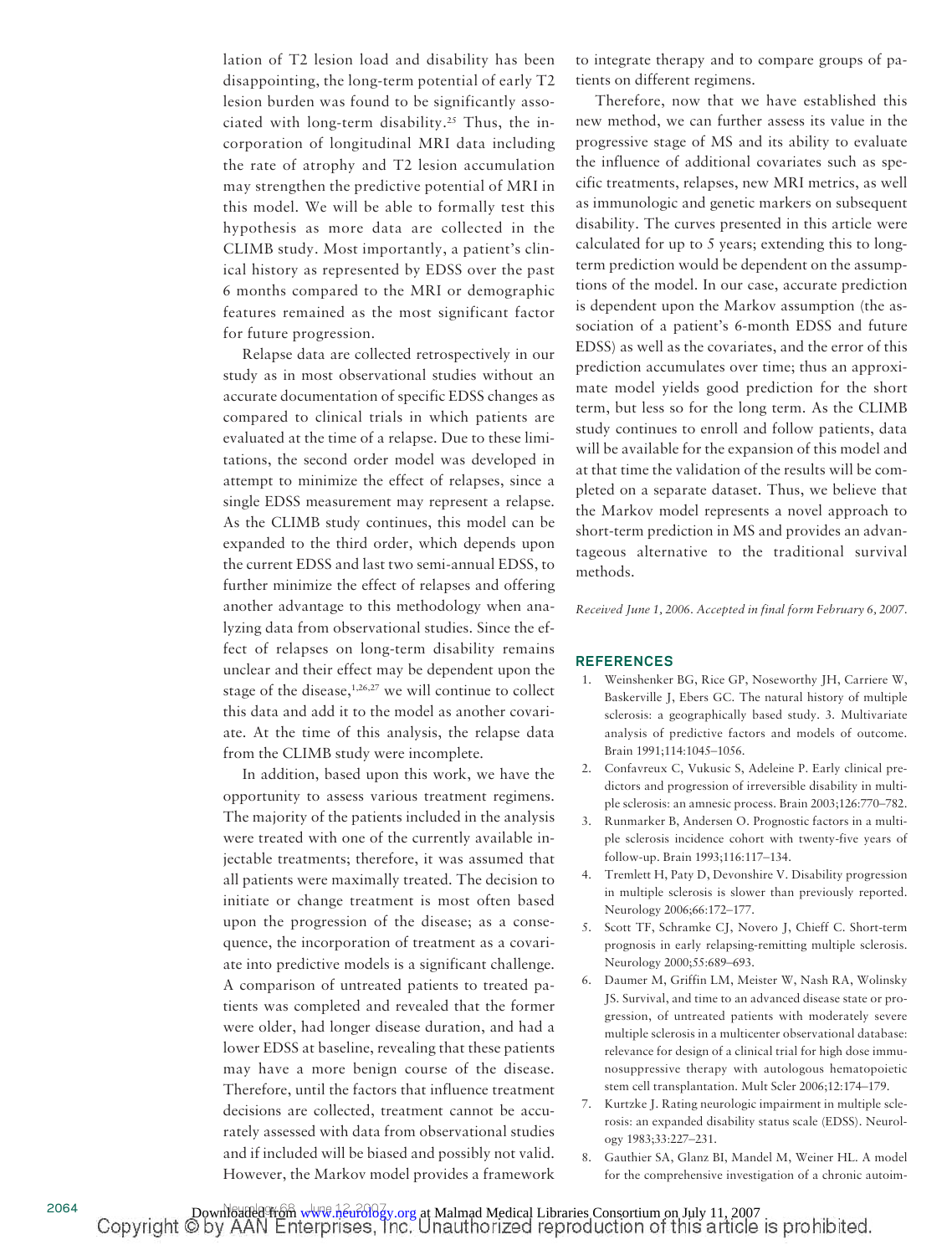mune disease: The Multiple Sclerosis CLIMB Study. Autoimmun Rev 2006;5:532–536.

- 9. Wei X, Warfield SK, Zou KH, et al. Quantitative analysis of MRI signal abnormalities of brain white matter with high reproducibility and accuracy. J Magn Reson Imaging 2002;15:203–209.
- 10. Warfield SK, Robatino A, Dengler J, Jolesz FA, Kikinis R. Nonlinear registration and template-driven segmentation. San Diego: Academic Press, 1999.
- 11. Warfield SK, Kaus M, Jolesz FA, Kikinis R. Adaptive, template moderated, spatially varying statistical classification. Med Image Anal 2000;4:43–55.
- 12. Albert PS. A Markov model for sequences of ordinal data from a relapsing-remitting disease. Biometrics 1994;50: 51–60.
- 13. Zeghnoun A, Czernichow P, Declercq C. Assessment of short-term association between health outcomes and ozone concentrations using a Markov regression model. Environmetrics 2003;14:271–282.
- 14. Diggle PH, Heagerty PJ, Liang K-Y, Zeger S. Analysis of longitudinal data. Second ed. New York: Oxford University Press, 2002.
- 15. Stokes ME, Davis CS, Koch GG. Categorical data analysis using the SAS system. 2nd edition. Ed. SAS Institute, Inc. BBU Press and John Wiley Sons Inc.; 2000.
- 16. Mandel M, Gauthier SA, Guttman CRG, Weiner HL, Betensky R. Estimating time to event from longitudinal categorical data: an analysis of multiple sclerosis progression. J Am Stat Assoc 2007 (in press).
- 17. Wolfson C, Confavreux C. A Markov model of the natural history of multiple sclerosis. Neuroepidemiology 1985; 4:227–239.
- 18. Wolfson C, Confavreux C. Improvements to a simple Markov model of the natural history of multiple sclerosis. Neuroepidemiology 1987;6:101–115.
- 19. Achiron A, Barak Y, Rotstein Z. Longitudinal disability curves for predicting the course of relapsing-remitting multiple sclerosis. Mult Scler 2003;9:486–491.
- 20. Zivadinov R, Bakshi R. Central nervous system atrophy and clinical status in multiple sclerosis. J Neuroimaging 2004;14:27S–35S.
- 21. Tedeschi G, Lavorgna L, Russo P, et al. Brain atrophy and lesion load in a large population of patients with multiple sclerosis. Neurology 2005;65:280–285.
- 22. Kalkers N, Bergers E, Castelijns JA, et al. Optimizing the association between disability and biological markers in MS. Neurology 2001;57:1253–1258.
- 23. Chard D, Griffin C, Parker G, Kapoor R, Thompson A, Miller D. Brain atrophy in clinically early relapsing-remitting multiple sclerosis. Brain 2002;125:327– 337.
- 24. Fisher E, Rudick RA, Simon JH, et al. Eight-year follow-up study of brain atrophy in patients with MS. Neurology 2002;59:1412–1420.
- 25. Brex P, Ciccarelli O, O'Riordan JI, Sailer M, Thompson AJ, Miller DH. A longitudinal study of abnormalities on MRI and disability from multiple sclerosis. N Engl J Med 2002;346:158–163.
- 26. Confavreux C, Vukusic S, Moreau T, Adeleine P. Relapses and progression of disability in multiple sclerosis. N Engl J Med 2000;343:1430–1437.
- 27. Young PJ, Lederer C, Eder K, et al. Relapses and subsequent worsening of disability in relapsing-remitting multiple sclerosis. Neurology 2006;67:804–808.

# **Do You Have What It Takes to Be a Neurology Advocate?**

Since 2003, the award-winning Donald M. Palatucci Advocacy Leadership Forum has trained 150 AAN members to become stronger advocates for their patients and profession. We want to empower *you* to create change. The next Forum will be held January 10-13, 2008, at the St. Regis Resort in Ft. Lauderdale, Florida. If you have the vision, the dedication, and the determination, go to the AAN Website at *www.aan.com/palfad* and apply today.